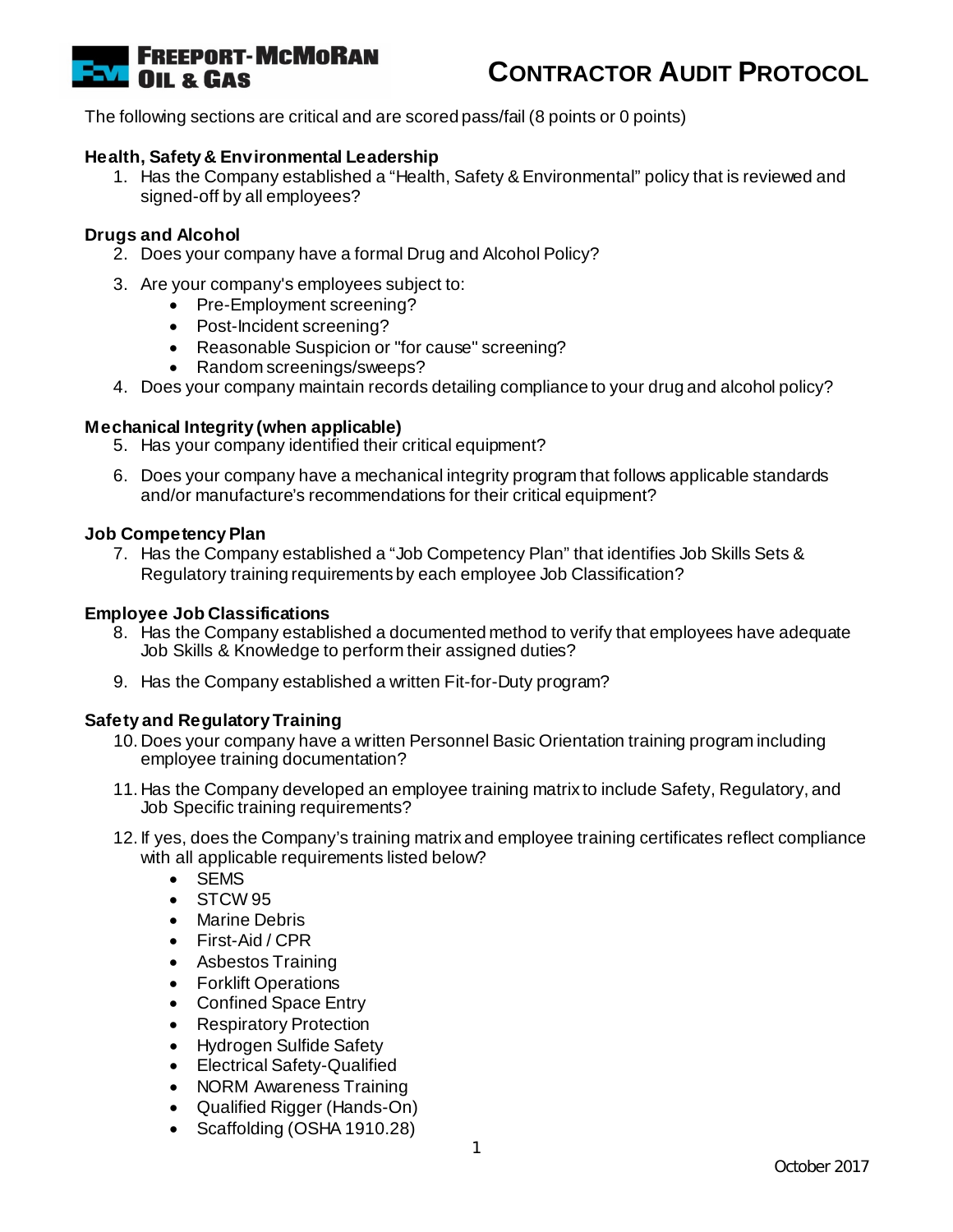

# **CONTRACTOR AUDIT PROTOCOL**

- Hazardous Material Shipping
- ARC Flash Training (NFPA 70E)
- DOT Operator Qualification Training
- Air Monitoring & Gas Detectors
- Incipient Fire Fighting (Hands-On)
- Fall Protection / Rescue (Hands-On)
- Water Survival (HUET) / Swing Rope
- HAZWOPER Awareness
- HAZWOPER 8 Hour (OSHA 1910.120)
- HAZWOPER 24 Hour (OSHA 1910.120)
- HAZWOPER 40 Hour (OSHA 1910.120)
- Offshore Crane Operations (plus Hands-On Qualification)
- Offshore Orientation (i.e., SafeGulf, Rig Pass, etc.)
- 13. Has the Company evaluated the qualifications and/or credentials of training Instructors?

## **Hazard Analysis Training (If applicable)**

- 14. Has the Company established a written "Job Safety & Environmental Analysis" (JSEA) program/policy and training process that identifies the likelihood and consequences of job related hazards before every task for your employees and subcontractors?
- 15. Does the Company's "JSEA" form and training program address Environmental Concerns and Stop Work Authority?
- 16.Are affected workers and/or subcontractors involved in the hazard identification and risk assessment and control or elimination of hazards?

## **Production Safety Systems & Well Control Training (If Applicable)**

- 17. Has the Company developed and implemented a written training plan for Well Control?
- 18. Has the Company developed and implemented a written training plan for Production Safety Systems (T-2)?
- 19. Does the plan specify the frequency that training will be provided?
- 20. Does the plan require that Production Safety Systems (T-2) and/or Well Control training be provided by an approved "API" and/or IADC "WellCap" training provider?
- 21. If yes, does the Company have a current "API" and/or IADC "WellCap" certificate on file from all providers being utilized to train employees in Production Safety Systems (T-2) and/or Well Control?
- 22. Does the training plan include a curriculum outline?
- 23. Do training records reflect that the frequency outlined in the plan is adhered to?
	- Well Control
	- Production Safety Systems Training
- 24. Does the plan require periodic verification of the employee's knowledge & skills as it relates to Production Safety Systems and/or Well Control procedures?
- 25. Does the plan specify "Job Classifications" that require Well Control and/or Production Safety Systems training?
- 26. Does training plan reflect how long training records are maintained for personnel assigned to Production Safety Systems and/or Well Control duties?
- 27. Does the Company annually conduct and document an internal audit to ensure compliance with its Production Safety System and/or Well Control Training Plan?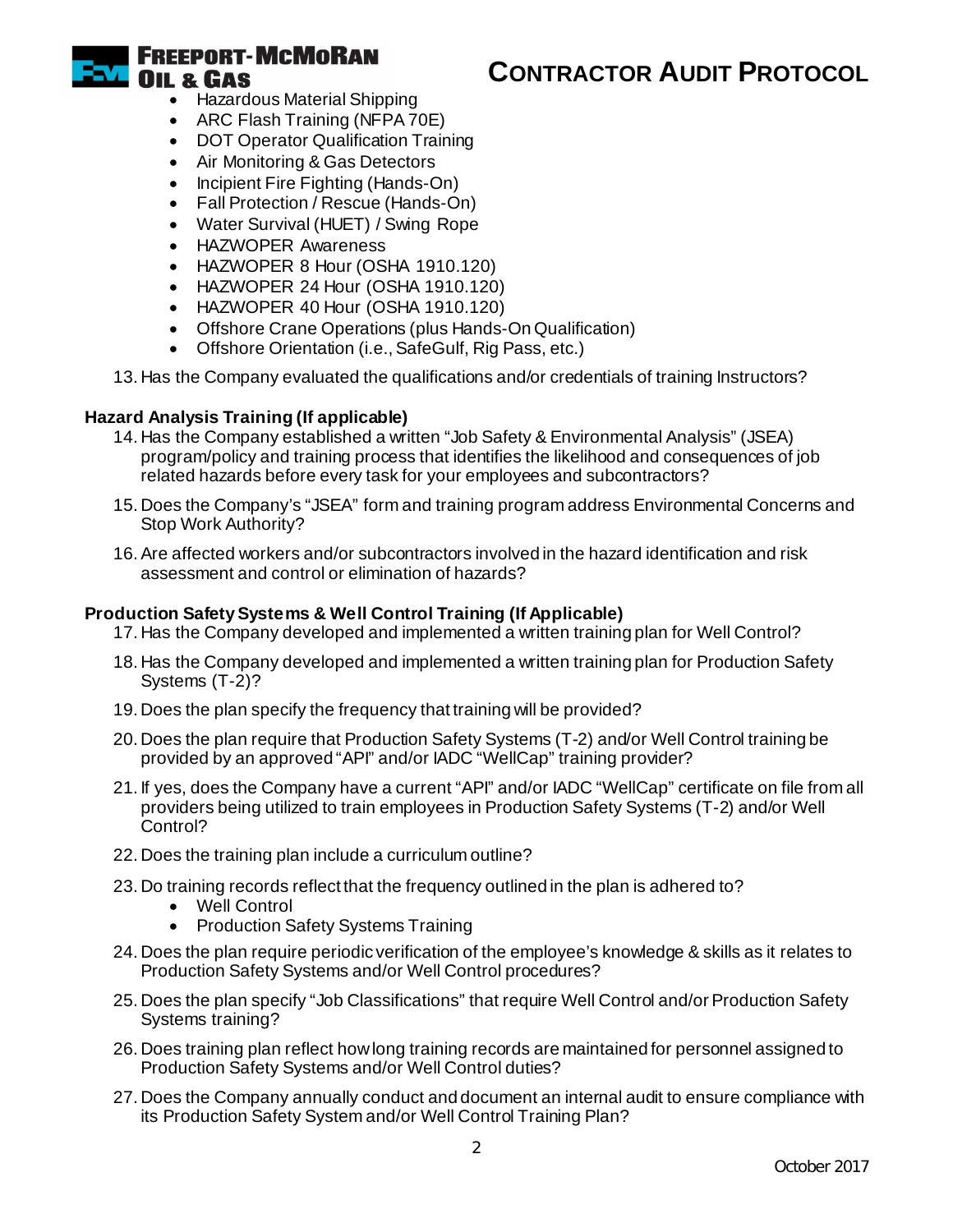

These sections are important indicators of a strong process and are **scored from 4 points to 0 points**  at the auditor's discretion.

## **Behavioral Safety/Observation Training**

- 28. Has the Company established a Behavioral Safety/Observation training program geared towards identifying unsafe acts and conditions in the workplace?
- 29. Does the Behavioral Safety/Observation training program address or include an Environmental category?

#### **Stop Work Authority Training**

- 30. Has the Company established a "Stop Work Authority" training program?
- 31. Has the Company established a method for tracking how often Stop-Work-Authority is invoked by employees?

#### **Management of Change Training**

- 32. Does the Company have a "Management of Change" process that includes changes to Personnel, Equipment and/or Standard Operating Procedures?
- 33. Has the Company established a "Management of Change" training program?

#### **Safety Meetings**

- 34. Does your company have scheduled documented monthly/quarterly employee safety meetings?
- 35. Does your company hold onsite (tailgate/toolbox/pre-tour/pre-job/pre-start) safety meetings?

#### **Inspections**

- 36. Does your company perform regular inspections of jobsites?
- 37. Do managers/executives visit the worksite?
- 38. Does your company conduct inspections on tools and operating equipment (i.e. cranes, forklifts, JLGs, welding machines)?
- 39. Does your company perform equipment checks on all PPE equipment?
- 40.Are records of these inspections available and maintained?

#### **Safe Work Practices**

- 41. Does the Company have written Safe Work Practices specific to:
	- Lockout & Tagout,
	- Crane Operations,
	- Working At Heights,
	- Confined Space Entry,
	- Hot Work & Ignition Sources,
	- Opening of Pressurized Equipment/Piping
- 42.Are employees trained in all applicable "Safe Work Practices"?
- 43. Is the Company familiar with Freeport-McMoRan's Safe Work Practices?

#### **Investigation of Incident**

- 44. Does your company have a written accident reporting, investigation and Root Cause Analysis (RCA) program/policy?
- 45. Does this policy describe the roles and responsibilities that will be initiated in the event of an accident or incident?